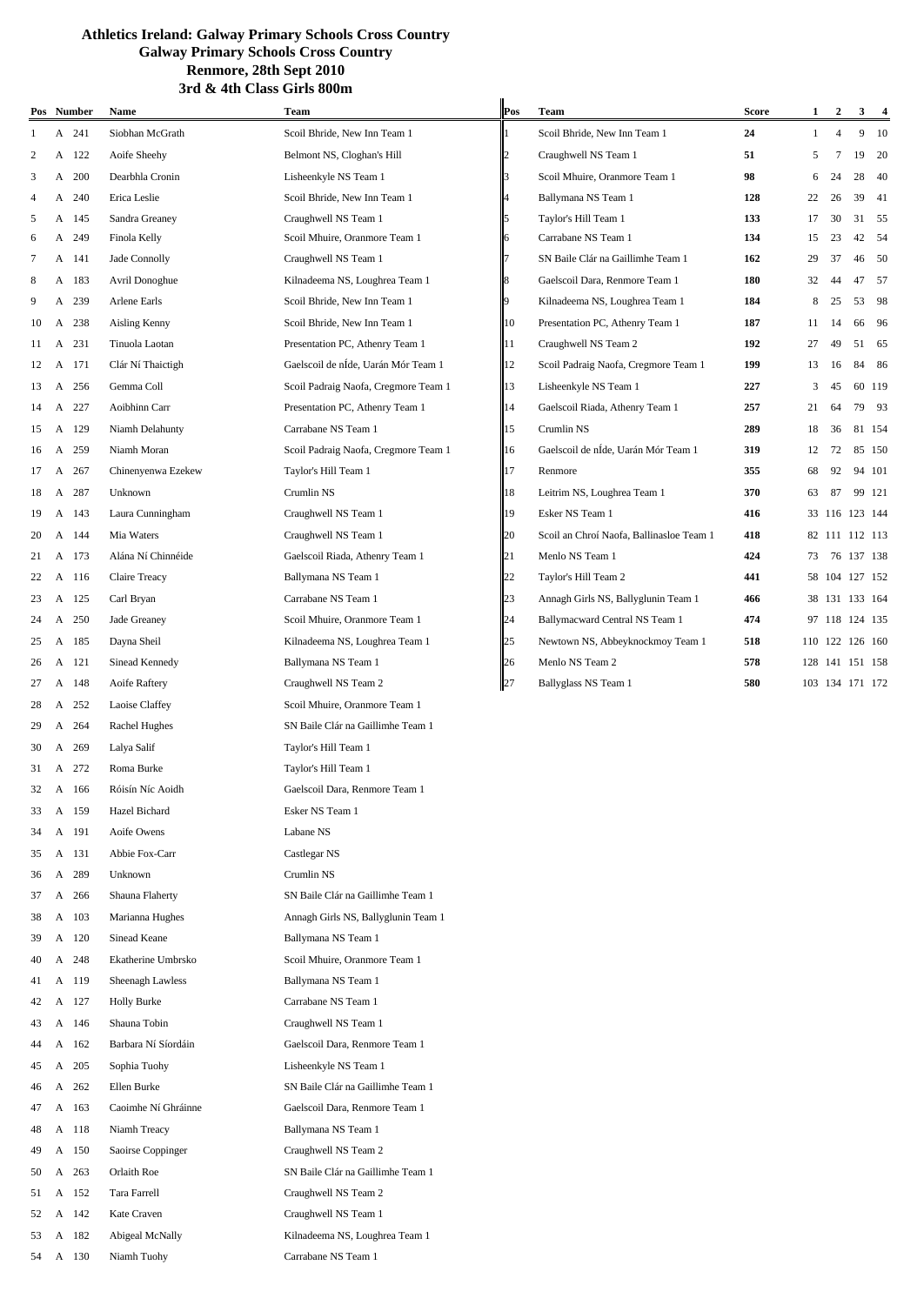|           |   |            | тин Синээ                         | vu s                                     |     |      |       |                   |   |  |
|-----------|---|------------|-----------------------------------|------------------------------------------|-----|------|-------|-------------------|---|--|
|           |   | Pos Number | Name                              | Team                                     | Pos | Team | Score | $\mathbf{2}$<br>1 | 3 |  |
| 55        | A | 268        | Chinezam Ezekwe                   | Taylor's Hill Team 1                     |     |      |       |                   |   |  |
| 56        | A | 271        | Rebecca O'Connor                  | Taylor's Hill Team 1                     |     |      |       |                   |   |  |
| 57        | A | 161        | Ava Ní Cheallaigh                 | Gaelscoil Dara, Renmore Team 1           |     |      |       |                   |   |  |
| 58        | A | 278        | Zara O'Toole                      | Taylor's Hill Team 2                     |     |      |       |                   |   |  |
| 59        | A | 128        | Jodie Naughton                    | Carrabane NS Team 1                      |     |      |       |                   |   |  |
| 60        | А | 204        | Rebecca Ruane                     | Lisheenkyle NS Team 1                    |     |      |       |                   |   |  |
| 61        |   | A 126      | Claire Callanan                   | Carrabane NS Team 1                      |     |      |       |                   |   |  |
| 62        | A | 261        | Aisling Connachton                | SN Baile Clár na Gaillimhe Team 1        |     |      |       |                   |   |  |
| 63        | A | 196        | Clare Broderick                   | Leitrim NS, Loughrea Team 1              |     |      |       |                   |   |  |
| 64        | A | 174        | Caoilfhinn Ní hAonasa             | Gaelscoil Riada, Athenry Team 1          |     |      |       |                   |   |  |
| 65        | A | 149        | Lisa Coleman                      | Craughwell NS Team 2                     |     |      |       |                   |   |  |
| 66        | A | 228        | Enuola Laotan                     | Presentation PC, Athenry Team 1          |     |      |       |                   |   |  |
| 67        | A | 123        | Grace O'Donnell                   | Belmont NS, Cloghan's Hill               |     |      |       |                   |   |  |
| 68        | A | 279        | Amy Hopkins                       | Renmore                                  |     |      |       |                   |   |  |
| 69        | A | 225        | Hannah Lane                       | Presentation PC, Athenry                 |     |      |       |                   |   |  |
| 70        | A | 165        | Nell Níc Aitin                    | Gaelscoil Dara, Renmore Team 1           |     |      |       |                   |   |  |
| 71        | A | 124        | Amy Whyte                         | <b>Brackloon NS</b>                      |     |      |       |                   |   |  |
| 72        |   | A 172      | Karen Níc Cába                    | Gaelscoil de nÍde, Uarán Mór Team 1      |     |      |       |                   |   |  |
| 73        | A | 212        | Ella Ibidunni                     | Menlo NS Team 1                          |     |      |       |                   |   |  |
| 74        | А | 132        | Alicia McHugh                     | Castlegar NS                             |     |      |       |                   |   |  |
| 75        | A | 151        | Sarah Phillips                    | Craughwell NS Team 2                     |     |      |       |                   |   |  |
| 76        | A | 214        | Nicole Walsh                      | Menlo NS Team 1                          |     |      |       |                   |   |  |
| 77        | A | 270        | Laoise Dunne                      | Taylor's Hill Team 1                     |     |      |       |                   |   |  |
| 78        | A | 117        | Eva Kelly                         | Ballymana NS Team 1                      |     |      |       |                   |   |  |
| 79        |   | A 178      | Mollaí Ní Fhoghlú                 | Gaelscoil Riada, Athenry Team 1          |     |      |       |                   |   |  |
| 80        | A | 293        | Unknown                           | Crumlin NS (indv)                        |     |      |       |                   |   |  |
| 81        | А | 290        | Unknown                           | Crumlin NS                               |     |      |       |                   |   |  |
| 82        | A | 237        | Sophia Chambers                   | Scoil an Chroí Naofa, Ballinasloe Team 1 |     |      |       |                   |   |  |
| 83        | A | 265        | Rhiann Heery                      | SN Baile Clár na Gaillimhe Team 1        |     |      |       |                   |   |  |
| 84        | A | 260        | Viska Mulroy                      | Scoil Padraig Naofa, Cregmore Team 1     |     |      |       |                   |   |  |
| 85        | A | 169        | Caoimhe Ní Cheibheanaigh Nic Eoin | Gaelscoil de nÍde, Uarán Mór Team 1      |     |      |       |                   |   |  |
|           |   | A 257      |                                   |                                          |     |      |       |                   |   |  |
| 86        |   |            | Katie McCallig                    | Scoil Padraig Naofa, Cregmore Team 1     |     |      |       |                   |   |  |
| 87        | A | 199        | Laura Donnellan                   | Leitrim NS, Loughrea Team 1              |     |      |       |                   |   |  |
| 88        |   | A 153      | Katie Brogan                      | Esker NS                                 |     |      |       |                   |   |  |
| 89        |   | A 160      | Laoise Ní Seachnasaigh            | Gaelscoil Dara, Renmore                  |     |      |       |                   |   |  |
| 90        |   | A 164      | Laura Ní Cheallaigh               | Gaelscoil Dara, Renmore Team 1           |     |      |       |                   |   |  |
| 91        |   | A 140      | Nessaa Skuchat                    | Craughwell NS                            |     |      |       |                   |   |  |
| 92        | A | 281        | Victory Ablebaye                  | Renmore                                  |     |      |       |                   |   |  |
| 93        |   | A 176      | Hazel Ní Bhroin                   | Gaelscoil Riada, Athenry Team 1          |     |      |       |                   |   |  |
| 94        |   | A 282      | Roisin Curran                     | Renmore                                  |     |      |       |                   |   |  |
| 95        |   | A 258      | Martha Haskett                    | Scoil Padraig Naofa, Cregmore Team 1     |     |      |       |                   |   |  |
| 96        |   | A 226      | Amelia Deacon                     | Presentation PC, Athenry Team 1          |     |      |       |                   |   |  |
| 97        |   | A 110      | Alishia Dolan                     | Ballymacward Central NS Team 1           |     |      |       |                   |   |  |
| 98        |   | A 184      | Caroline Lawless                  | Kilnadeema NS, Loughrea Team 1           |     |      |       |                   |   |  |
| 99        | A | 194        | Anna Griffin                      | Leitrim NS, Loughrea Team 1              |     |      |       |                   |   |  |
| 100 A 133 |   |            | Iremide Sanyudu                   | Castlegar NS                             |     |      |       |                   |   |  |
| 101 A 280 |   |            | Alison Treacy                     | Renmore                                  |     |      |       |                   |   |  |
| 102 A 192 |   |            | Caoimhe Cahill                    | Labane NS                                |     |      |       |                   |   |  |
| 103 A 107 |   |            | Grace Finnerty                    | Ballyglass NS Team 1                     |     |      |       |                   |   |  |
| 104 A 273 |   |            | Amy Wall                          | Taylor's Hill Team 2                     |     |      |       |                   |   |  |
| 105 A 229 |   |            | Rachel Tuffy                      | Presentation PC, Athenry Team 1          |     |      |       |                   |   |  |
| 106 A 187 |   |            | Tara Lawless                      | Kilnadeema NS, Loughrea Team 1           |     |      |       |                   |   |  |
| 107 A 230 |   |            | Roabe Albuquerque                 | Presentation PC, Athenry Team 1          |     |      |       |                   |   |  |
| 108 A 294 |   |            | Aoife Moran                       | Presentation Athenry                     |     |      |       |                   |   |  |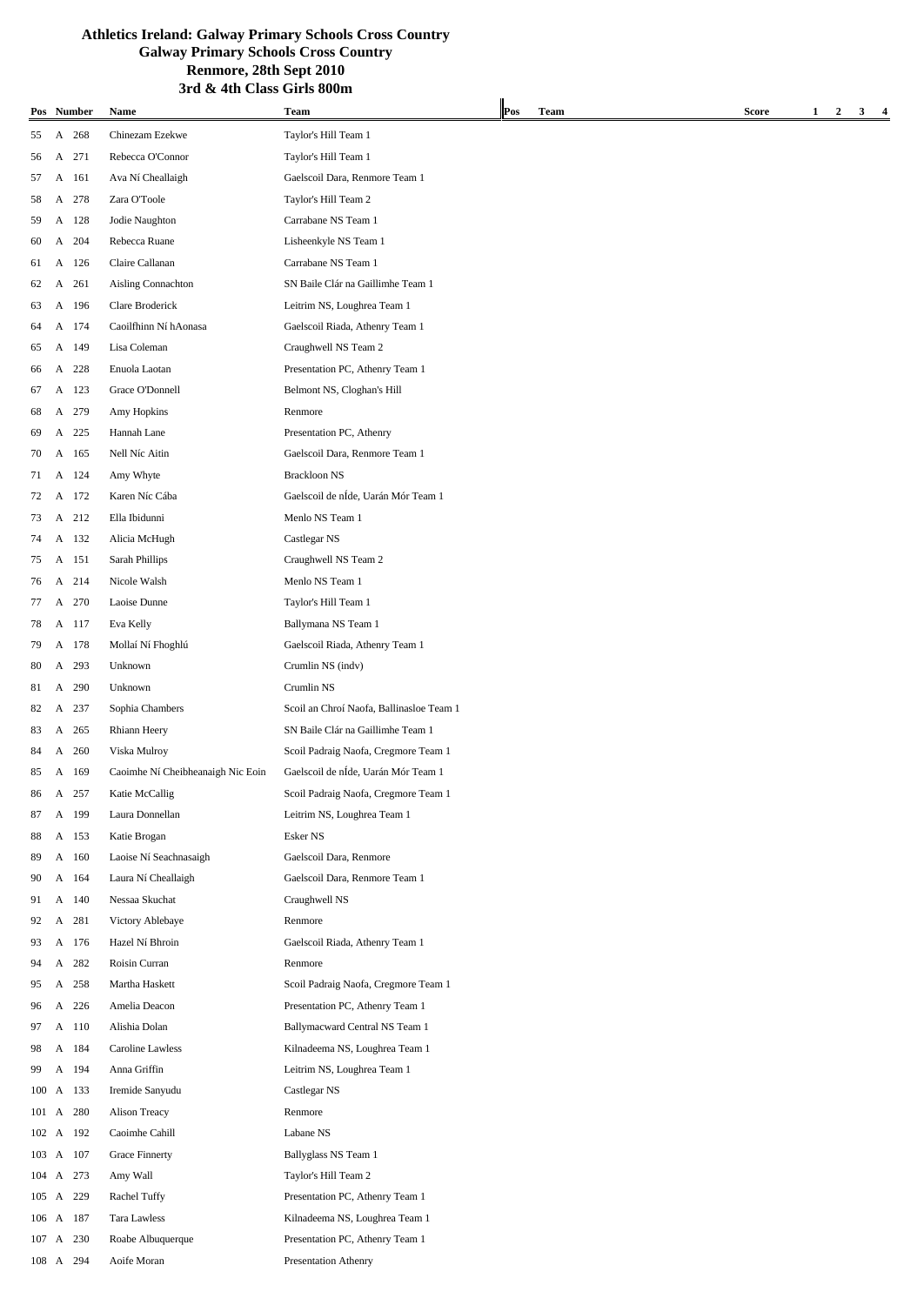| Pos Number |     | Name                     | Team                                     | Pos | Team | Score | 1<br>2 | 3 |  |
|------------|-----|--------------------------|------------------------------------------|-----|------|-------|--------|---|--|
|            |     |                          |                                          |     |      |       |        |   |  |
| 109 A 284  |     | Ciara O'Sullivan         | Renmore                                  |     |      |       |        |   |  |
| 110 A 219  |     | Ava Keane                | Newtown NS, Abbeyknockmoy Team 1         |     |      |       |        |   |  |
| 111 A 232  |     | April Curran             | Scoil an Chroí Naofa, Ballinasloe Team 1 |     |      |       |        |   |  |
| 112 A 235  |     | Katelyn Ward             | Scoil an Chroí Naofa, Ballinasloe Team 1 |     |      |       |        |   |  |
| 113 A 233  |     | Chloe Cawley             | Scoil an Chroí Naofa, Ballinasloe Team 1 |     |      |       |        |   |  |
| 114 A 180  |     | Grace McCarthy           | Kilnadeema NS, Loughrea                  |     |      |       |        |   |  |
| 115 A 251  |     | Kelley Neary             | Scoil Mhuire, Oranmore Team 1            |     |      |       |        |   |  |
| 116 A 154  |     | Alannah Rooney           | Esker NS Team 1                          |     |      |       |        |   |  |
| 117 A 177  |     | Liadh Ní Mhuirgheasa     | Gaelscoil Riada, Athenry Team 1          |     |      |       |        |   |  |
| 118 A 111  |     | Aoife Davison            | Ballymacward Central NS Team 1           |     |      |       |        |   |  |
| 119 A 202  |     | Emma Boyle               | Lisheenkyle NS Team 1                    |     |      |       |        |   |  |
| 120 A 186  |     | Leah Flannery            | Kilnadeema NS, Loughrea Team 1           |     |      |       |        |   |  |
| 121 A 198  |     | <b>Emily Kirby</b>       | Leitrim NS, Loughrea Team 1              |     |      |       |        |   |  |
| 122 A 223  |     | Ruth Garvey              | Newtown NS, Abbeyknockmoy Team 1         |     |      |       |        |   |  |
| 123 A 155  |     | Amy Scott                | Esker NS Team 1                          |     |      |       |        |   |  |
| 124 A 113  |     | Eileen Cloonan           | Ballymacward Central NS Team 1           |     |      |       |        |   |  |
| 125 A      | 236 | Maeve Deely              | Scoil an Chroí Naofa, Ballinasloe Team 1 |     |      |       |        |   |  |
| 126 A 224  |     | <b>Stacey King</b>       | Newtown NS, Abbeyknockmoy Team 1         |     |      |       |        |   |  |
| 127 A 275  |     | Emma Heffernan           | Taylor's Hill Team 2                     |     |      |       |        |   |  |
| 128 A 208  |     | Molly McMenamin          | Menlo NS Team 2                          |     |      |       |        |   |  |
| 129 A 147  |     | Anna Farrelly            | Craughwell NS Team 2                     |     |      |       |        |   |  |
| 130 A 195  |     | Chloe O'Connor           | Leitrim NS, Loughrea Team 1              |     |      |       |        |   |  |
| 131 A 102  |     | Jennifer Hopkins         | Annagh Girls NS, Ballyglunin Team 1      |     |      |       |        |   |  |
| 132 A 188  |     | Alannah Glynn            | Kiltiernan NS                            |     |      |       |        |   |  |
| 133 A 101  |     | Helena Canny             | Annagh Girls NS, Ballyglunin Team 1      |     |      |       |        |   |  |
| 134 A 108  |     | Mary Sylver              | Ballyglass NS Team 1                     |     |      |       |        |   |  |
| 135 A 114  |     | Erin Shan                | Ballymacward Central NS Team 1           |     |      |       |        |   |  |
| 136 A 190  |     | Joanne Meehan            | Kiltiernan NS                            |     |      |       |        |   |  |
| 137 A 215  |     | Róisín Quinn             | Menlo NS Team 1                          |     |      |       |        |   |  |
| 138 A 210  |     | Alex Marie McDonagh      | Menlo NS Team 1                          |     |      |       |        |   |  |
| 139 A 201  |     | Ellen Conneally          | Lisheenkyle NS Team 1                    |     |      |       |        |   |  |
| 140 A 211  |     | Claire Lohan             | Menlo NS Team 1                          |     |      |       |        |   |  |
| 141 A 209  |     | Sarah Fahy               | Menlo NS Team 2                          |     |      |       |        |   |  |
| 142 A 203  |     | Nicole Healy             | Lisheenkyle NS Team 1                    |     |      |       |        |   |  |
| 143 A 197  |     | Edel Hardiman            | Leitrim NS, Loughrea Team 1              |     |      |       |        |   |  |
| 144 A 158  |     | Erica Madden             | Esker NS Team 1                          |     |      |       |        |   |  |
| 145 A 292  |     | Unknown                  | Crumlin NS (indv)                        |     |      |       |        |   |  |
| 146 A 193  |     | Katie Hunt               | Labane NS                                |     |      |       |        |   |  |
|            |     |                          | Esker NS Team 1                          |     |      |       |        |   |  |
| 147 A 156  |     | Ciara Muldoon            |                                          |     |      |       |        |   |  |
| 148 A 157  |     | <b>Emily Lynskey</b>     | Esker NS Team 1                          |     |      |       |        |   |  |
| 149 A 213  |     | Maria Dooley             | Menlo NS Team 1                          |     |      |       |        |   |  |
| 150 A 167  |     | Alison Ní Laocha-Mháille | Gaelscoil de nÍde, Uarán Mór Team 1      |     |      |       |        |   |  |
| 151 A 206  |     | Katie Ray                | Menlo NS Team 2                          |     |      |       |        |   |  |
| 152 A 274  |     | Aoibhinn Lally           | Taylor's Hill Team 2                     |     |      |       |        |   |  |
| 153 A 216  |     | Samantha Quinn           | Newcastle NS                             |     |      |       |        |   |  |
| 154 A 288  |     | Unknown                  | Crumlin NS                               |     |      |       |        |   |  |
| 155 A 170  |     | Ciara Ní Mhuirí          | Gaelscoil de nÍde, Uarán Mór Team 1      |     |      |       |        |   |  |
| 156 A 276  |     | Orla O'Regan             | Taylor's Hill Team 2                     |     |      |       |        |   |  |
| 157 A 232  |     | April Curran             | Scoil an Chroí Naofa, Ballinasloe Team 1 |     |      |       |        |   |  |
| 158 A 207  |     | Kayla Conroy             | Menlo NS Team 2                          |     |      |       |        |   |  |
| 159 A 179  |     | Eimer Lyons              | Kilnadeema NS, Loughrea                  |     |      |       |        |   |  |
| 160 A 222  |     | Nadine Keane             | Newtown NS, Abbeyknockmoy Team 1         |     |      |       |        |   |  |
| 161 A 221  |     | Mary Lally               | Newtown NS, Abbeyknockmoy Team 1         |     |      |       |        |   |  |
| 162 A 253  |     | Shara McDermott          | Scoil Mhuire, Oranmore Team 1            |     |      |       |        |   |  |